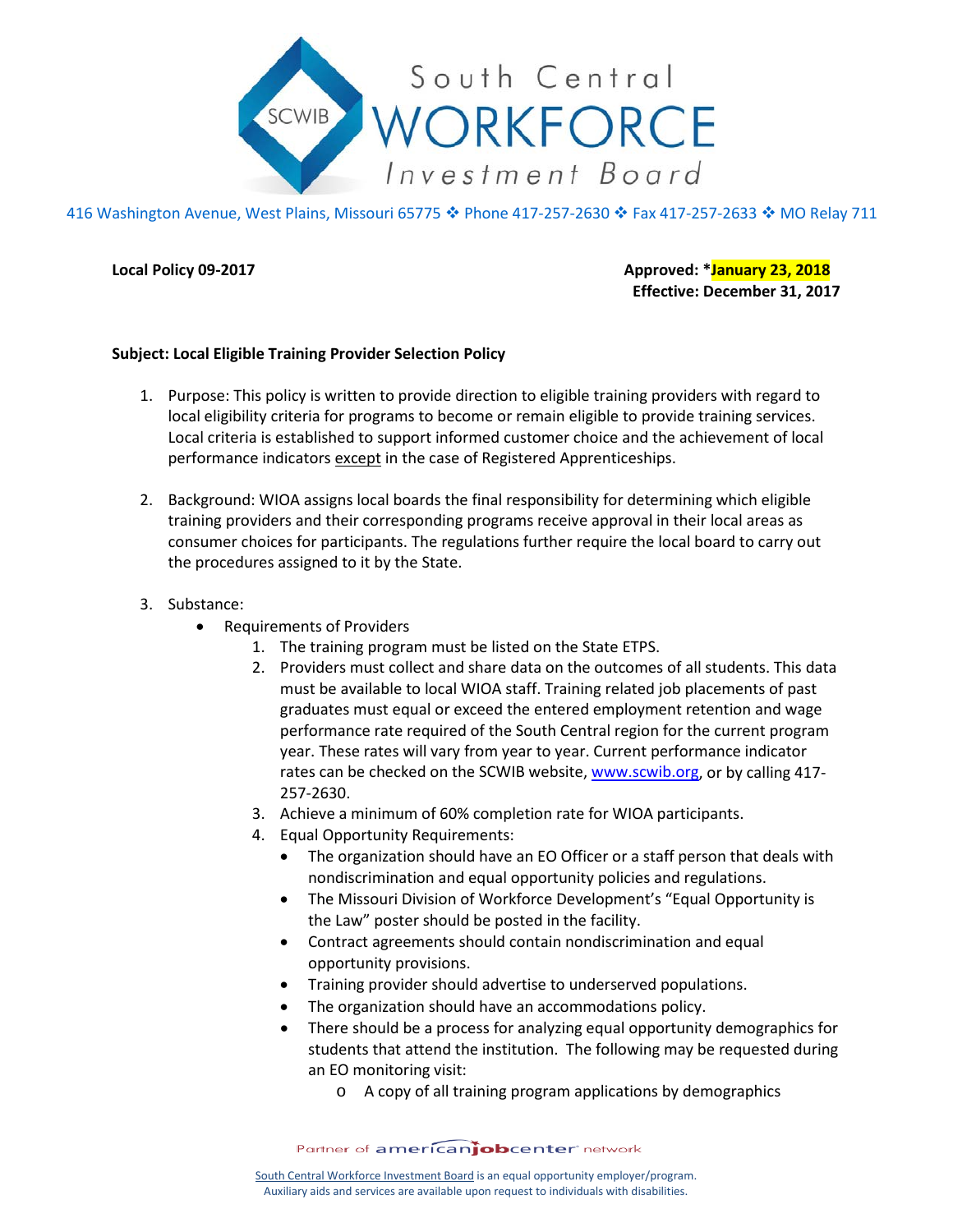- o A copy of training program selection outcomes by demographics
- o A copy of training programs graduation/completed outcomes by demographics
- o A copy of training programs incomplete outcomes by demographics
- o A copy of training programs placement wages outcomes by demographics
- The training provider should have a confidentiality policy including a process for collecting confidential information.
- The training provider should have a written complaint policy.
- Additionally, the training provider must allow monitoring visits for EO compliance, WIOA compliance and participant progress.
- 5. Training provider will submit student progress reports. This can be a formal written report or the student's progress can be discussed with local WIOA staff via telephone or email.
- 6. Training provider will allow local WIOA staff to monitor for program and EO compliance.
- Procedure for gaining initial approval by training provider
	- 1. Ensure program has met all requirements listed above.
	- 2. Contact the SCWIB office and request to be added to the local eligible training provider list. Training providers can wait until an eligible participant selects their program or they can request approval in advance.
	- 3. Approvals will be on a program year basis (July 1-June 30) for that year only. The board will contact approved programs each subsequent year for re-approval.
	- 4. The SCWIB will notify the training provider of the programs local approval or advice on the corrective actions needed for approval. Programs denied approval can submit a request for another review at any time.
	- 5. If, at any time, the local board determines that the provider is no longer adhering to the requirements listed in this document, the approval will be disqualified and the training provider notified. The local area may grant a probationary period for corrective actions before disqualifying the program for local approval.
	- 6. The SCWIB will keep a list of approved programs on the website, [www.scwib.org.](http://www.scwib.org/)
- Additional procedures for initial approval by local WIOA staff
	- 1. Determine if individuals with similar training/credentials are able to earn a living wage with the training/credential to ensure local funds are not used to train individuals for occupations that do not move them out of poverty.
	- 2. Ensure the cost to complete the program is not higher than twice the amount of completing the equivalent program at other local training providers on the State ETPS with a reasonable distance.
	- 3. The cost of supportive services required to complete the training is not prohibitive.
- Procedures for PELL grant reimbursement to WIOA tuition
	- 1. All participants assessed as appropriate for a classroom training activity will be required to apply for available grants under Title IV, as well as any other financial aid that may be available to them (not including loans).
	- 2. When a participant is eligible for Pell, it is to be used for other Pell eligible expenses with WIOA paying tuition, books and fees.
- **Exceptions**

Partner of americanjobcenter network